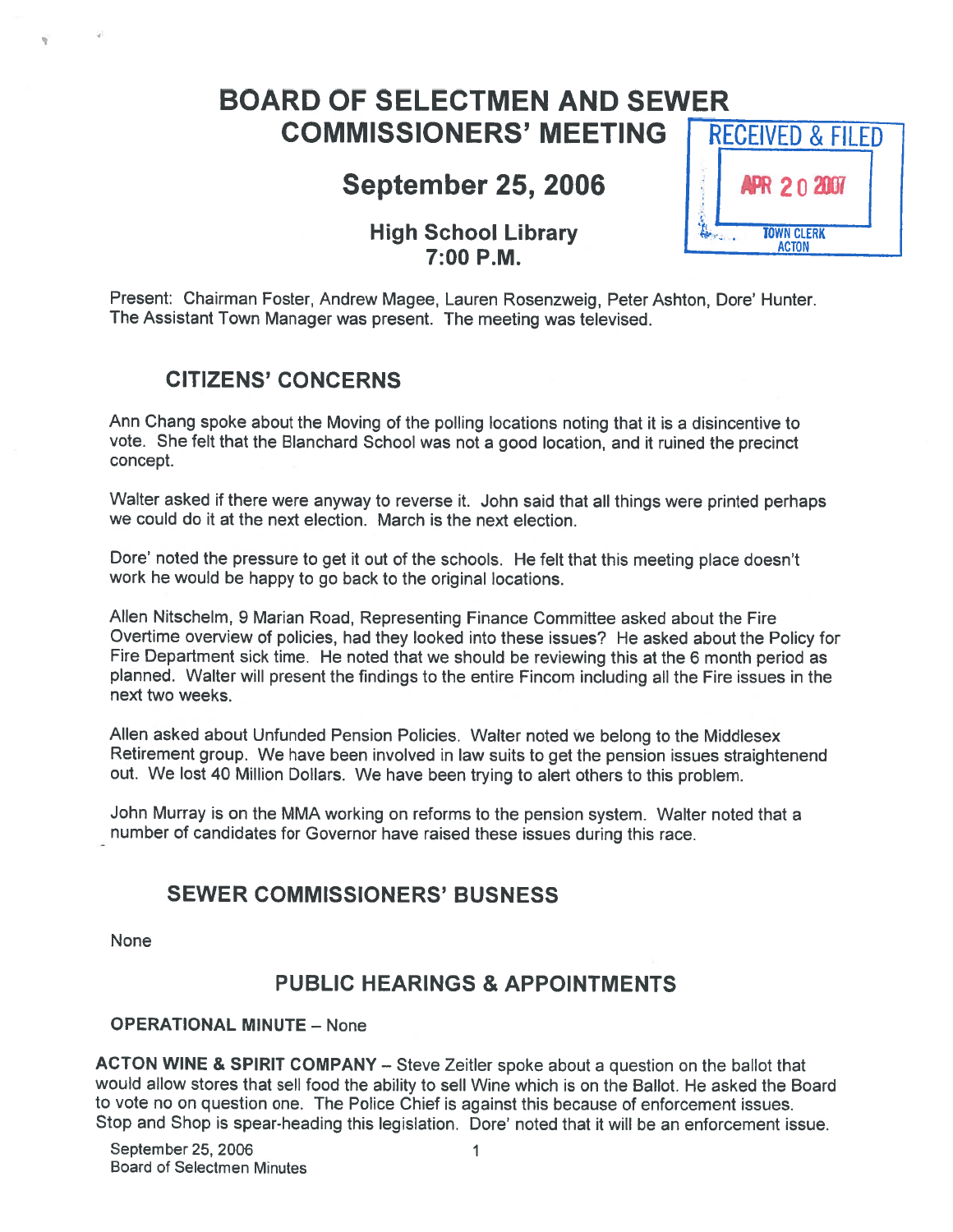Peter asked for <sup>a</sup> the sense of the Board to opposing this legislation. We don't usually take positions on ballot questions. He suggested we may want to do this. Dore' did not know if the Board should take <sup>a</sup> position. Andy agreed with Dote' with enforcement and other issues. The Board agreed to not take <sup>a</sup> position and leave it up to the voters, noting that it would cost more for the Town to enforce if it went through. Lauren thanked them for bringing this issue forward and she will look into this further.

VERIZON CABLE TV SERVICE LICENSE HEARING — John said that negotiations are ongoing and asked for <sup>a</sup> continuation to <sup>a</sup> Special Meeting on Tuesday, October 3, at 7:30 p.m. and asked the Asst. will book <sup>a</sup> room and pu<sup>t</sup> it on the Web. DORE' HUNTER -Moved to hold <sup>a</sup> Special meeting, 7:30 Oct 3, in the Memorial Library on Verizon License. ANDREW MAGEE, Second. UNANIMOUS VOTE

MINUTEMAN VOCATIONAL TECHNICAL SCHOOL - CAPITAL PLAN - Mr. Markum spoke about the need to review statutes that may need to be adopted. These are mostly housekeeping. They completed <sup>a</sup> large fiscal audit which brought them to light and the Statute requires the <sup>16</sup> towns to sign off on these revolving accounts. They have <sup>a</sup> revolving account for the food service program, they are self funded. They also have hair salon, automotive and auto body. They need to keep the income raised through services separate. Those accounts are allowed to exist beyond <sup>a</sup> fiscal year. They are asking the Board to endorse the committee to maintain the revolving accounts. Peter asked about the annual repor<sup>t</sup> and asked that we ge<sup>t</sup> one going forward. DORE' HUNTER – Moved to hereby approve the action of the Minuteman Regional School Committee in its acceptance of provisions of MGL Chapter 74 Section 14B with regard to reauthorization of vocational technical program revolving funds held by the Minuteman Regional Vocational Technical School District. LAUREN ROSENZWEIG -second. UNANIMOUS VOTE.

The Capital plan is still in its infancy and they are working at pulling together <sup>a</sup> structure to sit and help them ascertain the future of the School. They will be looking at it from top to bottom. Mr. Markum noted we wouldn't see anything or repor<sup>t</sup> for at least two fiscal years. They have not pu<sup>t</sup> pens to paper or dollars the facility demands are many as the building opened in 1974, so the school is worn.

SITE DEVELOPMENT PLAN 7111106-409, 288 MAIN STREET, EDWARD BRAVO (CONTINUED FROM SEPT. 11) — The applicant has asked for more time to review questions. WALTER FOSTER - Moved to continued to October 16 at 7:15 - DORE' HUNTER -second UNAIMOUS VOTE

SITE DEVELOPMENT PLAN #07I06I06-40\$, 124 MAIN STREET, FRANK CHEN — Mr. Chen's consultant gave an overview of the issues surrounding this plan. They have worked with Garry Rhodes and he is presenting the reworked plan. They are adding 10 parking spots and will beautify this location; they want to save the tree. He noted review by Garry Rhodes and the need to address these issues. Mr. Chen is using the shed now and thought it was his right to use it. The sidewalk will be limited pavement, they do exist currently. They have shown pea stone, however it is not ADA Compliant. Mr. Chen suggested <sup>a</sup> wooden ramp. HDC has been working with them and they will continue to work with them.

Lauren thanked Mr. Chen for his efforts to redevelop the area and said that as we go forward it is important they keep in contact with the HDC. She asked about the sidewalk plan and HDC asked that the retaining wall be field stone and that the guard rails be wood beam. There are legal concerns about the property lines and the use of the shed. She asked if Counsel could review this. She asked Brian Bendig about HDC guidance on the raised pavemen<sup>t</sup> and landscape strip. She asked for HDC suggestions. HDC did not think the brick planter was historically appropriate. They see the seating area as aesthetic.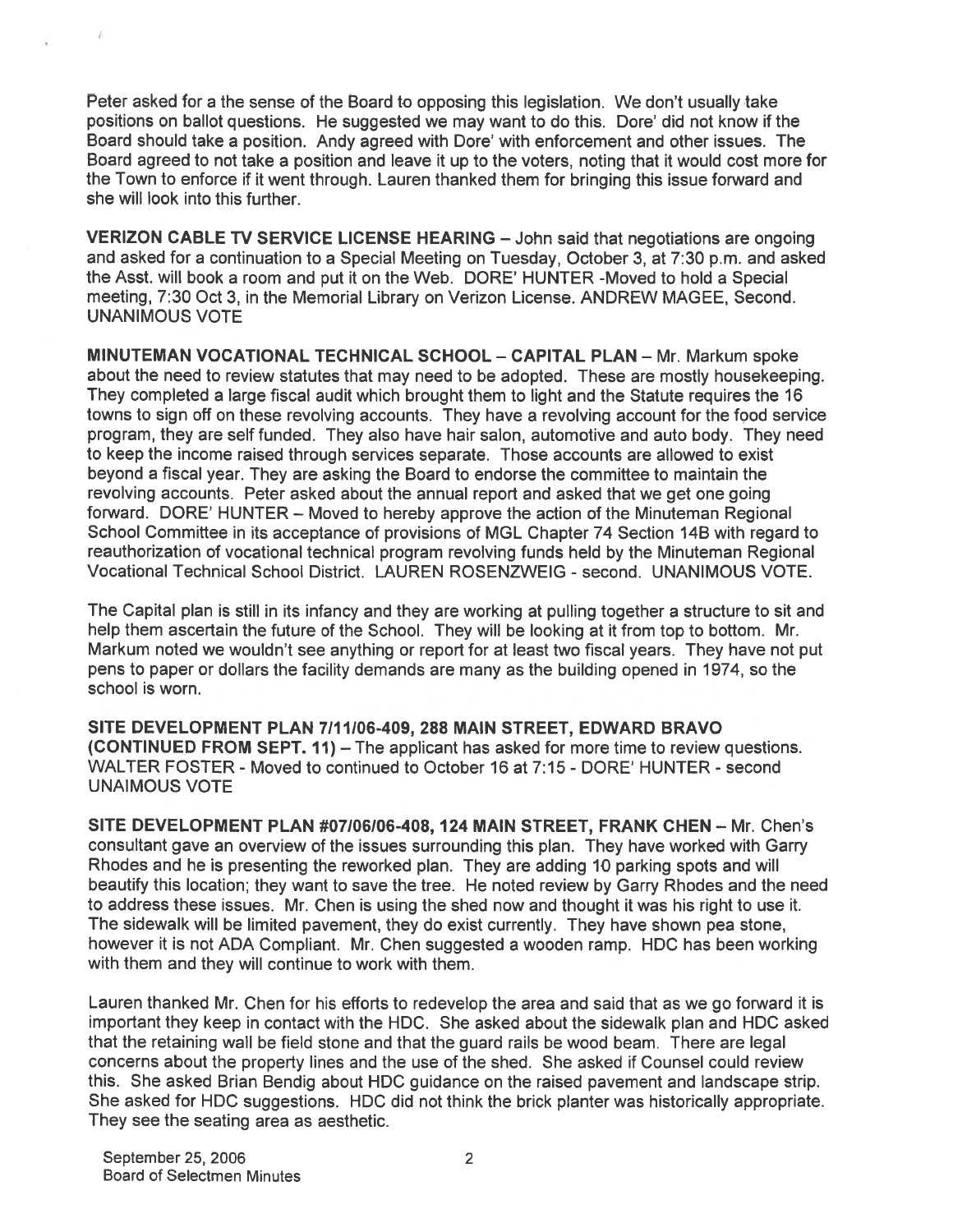Peter was concerned about the shed use by Mr. Chen; it needs to be resolved who owns the shed. Garry is suggesting it be demolished and needs recommendation on what is to be done. The shed is used for storage space for the shop. They need the shed for storage and would like to continue to use it. Peter suggested we lease to Mr. Chen the shed for \$1.00 per year. It was noted that we do not set <sup>a</sup> precedent in this case. Dore' agreed it is to be referred to Counsel to work out as this is not par<sup>t</sup> of the site plan. Dore' noted the survey and actions to clean up the deed error should be handled. Andy noted that we work with the applicant to address these issues. There is enough land to accommodate the sewer station maintenance area and the shed. LAUREN ROSENZWEIG — Moved to take under advisement. ANDREW MAGEE, second. UNANIMOUS VOTE.

ENTERTAINMENT LICENSE, 124 MAIN STREET, FRANK CHEN — Mr. Chen talked about creating an environment for music; students could play on weekends under the tree. The Board noted Garry Rhodes comments and suggested that they ge<sup>t</sup> one day license each time in order not to violate the zoning bylaw. Peter and Dore' thought this was <sup>a</sup> good idea. Dore' suggested he contact Garry and the Police Chief. It was noted that his \$50.00 fee be returned as the Town does not charge for one day entertainment permits.

COMPREHENSIVE PERMIT (40B) LIP, 19 BULETTE ROAD, JOSEPH PITTORINO —Affy. Sheryl Gould gave an overview of the proposal of dividing the existing lot into two and the two proposed units will share <sup>a</sup> septic system. Mr. Pittorino owns the property with the house on it already as well as the land to site the new homes. One of the units will become an affordable lottery home, and will pay 1/3 of the septic system maintenance and the Market price unit will be paying 2/3 on the septic. She noted that it is quite wooded on the property. Lillian Road homes are mostly ranches and small capes and there are nine families living on Lillian. They propose two split entry design, they moved toward <sup>a</sup> ranch style. They want to have <sup>a</sup> build out of 120 days and this proposal also incorporates Smart Growth. The homes will be at the end of the Lillian Cul-de-sac.

The Town of Littleton will provide the water and <sup>a</sup> hydrant. Drainage is <sup>a</sup> primary concern. It is the opinion of the engineer that there will be no run off, it will be controlled on site, and will not add any further water concerns.

They have not had other comments excep<sup>t</sup> that they address the possible run off and snow containment/storage.

Lauren questioned the septic system. It is <sup>a</sup> higher quality installation. She asked about taking down of trees on the site, with Route 2 and noise concerns. None of the forested area will be cut down. The proposed drive way will run over the utility easement. She asked if this has been before the Planning Board. Attorney Gould noted she spoke with Roland and he said he reviewed the project and had no questions or concerns.

Andy too liked the unit plan and he visited the site and he felt they could be worked out.

Dore' noted the ACHC letter talking about drainage; this could be mitigated by the developer to some extent. The engineer explained the drainage issues on the other side of the cul-de-sac that experiences run off down <sup>a</sup> Lillian Road resident's driveway. This is not par<sup>t</sup> of the projects scope. They do have <sup>a</sup> pond to control the runoff and they will pu<sup>t</sup> <sup>a</sup> vegetated swale and could tie in to their drainage and eliminate some of the Bulette Road water issues. The Board suggested they widen the swale.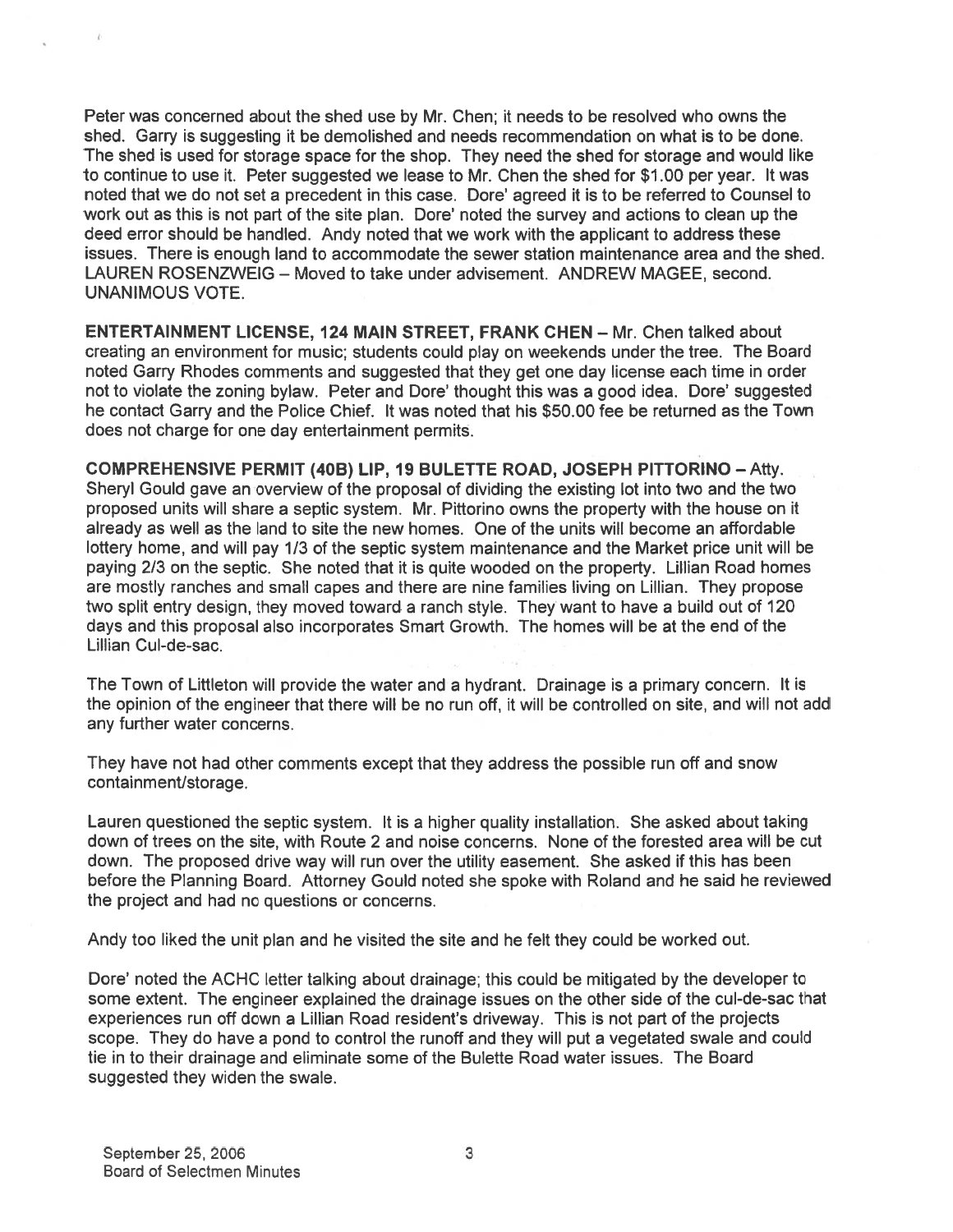Peter noted some issues that needed to be resolved until he could approve and he had questions about the affordable housing issue. He also asked about the septic issue of shared system. The Board of Health wanted them to share the 6 bedroom system. He also noted the pro forma spread sheet. The existing home is \$745,000. Sherry Gould feels that they will need an updated appraisal to reflect the market. Nancy Tavernier noted the policy has been worked on for the pas<sup>t</sup> two years. ACHC stands on its memo and recommendation, the redeeming policy is the one family home that makes it special.

Mrs. Lee <sup>12</sup> Lillian Road noted that they have drainage problems in that area already. She spoke about the trees to be removed. She was concerned about the development

Rick Gentilman, 5 Lillian spoke about the subdivided lot and estimate will leave  $\frac{1}{2}$  for two houses. They also looked at the application and noted inconsistency for Smart Growth; he noted that they only had two or three items applicable under Smart Growth.

Eleanor Gentilman, 5 Lillian spoke about affordable housing and their issues with the site.

Christine, 22 Bulette and spoke about the drainage and the driveway and asked if this was going to make things better.

David Lee 12 Lillian Road — Questioned the house already constructed.

Charles Davis, Bulette Road — He feels it gives <sup>a</sup> family the ability to down size; they will have to build <sup>a</sup> drainage area. Mr. Davis feels these homes are in the wrong location.

The Board will be asked to sign <sup>a</sup> letter of suppor<sup>t</sup> for the applicant. Peter is not prepared to act tonight and would like to see more of the Pro forma. He would like to continue to work with the developer.

Dore' felt the same way as Peter; he was concerned about the water problem.

Andy spoke about friendly vs. unfriendly 40B LIP. He feels the drainage is very solvable. It needs to be made friendly and gain some suppor<sup>t</sup> of the neighbors.

Lauren noted that this project was prepared before the Comprehensive Policy was approved.

SITE PLAN 02/19/03-388, POWDER MILL ROAD, AUTOPLEX REALTY - Andy spoke about the site plan Orders of Conditions that have <sup>a</sup> different layout that is before us now. He noted the concep<sup>t</sup> of the fence and trying to come to <sup>a</sup> <sup>p</sup>lace for the applicant go forward with his vision and retain green space. The applicant has changed the fence location and has also pu<sup>t</sup> pavemen<sup>t</sup> areas and gravel walk ways. A bond of \$5,000 could be pu<sup>t</sup> in place.

Nylen, Attorney for Mr. Bertolami agreed to Andy's comments and if they are unable to change the location with DEP and Cons Com it will have to relocate to the original location. An occupancy permit needs to be obtained before site usage. They would prefer to have <sup>a</sup> bond on condition four (3). They have no problem with how it has been written. Peter asked about the cost to comply with 2 or 3. In the event Cons Com denial, it will cost several thousand to move the fence and gravel.

Lauren asked John about cash bond vs. cash, ease of recovery is the issue. We do like cash and will keep the passbook and urge<sup>d</sup> that the Board ask for cash, but allow all interest and income on it to go to Mr. Bertolomi. They restrict the account so that John is the only one who can withdrawal funds.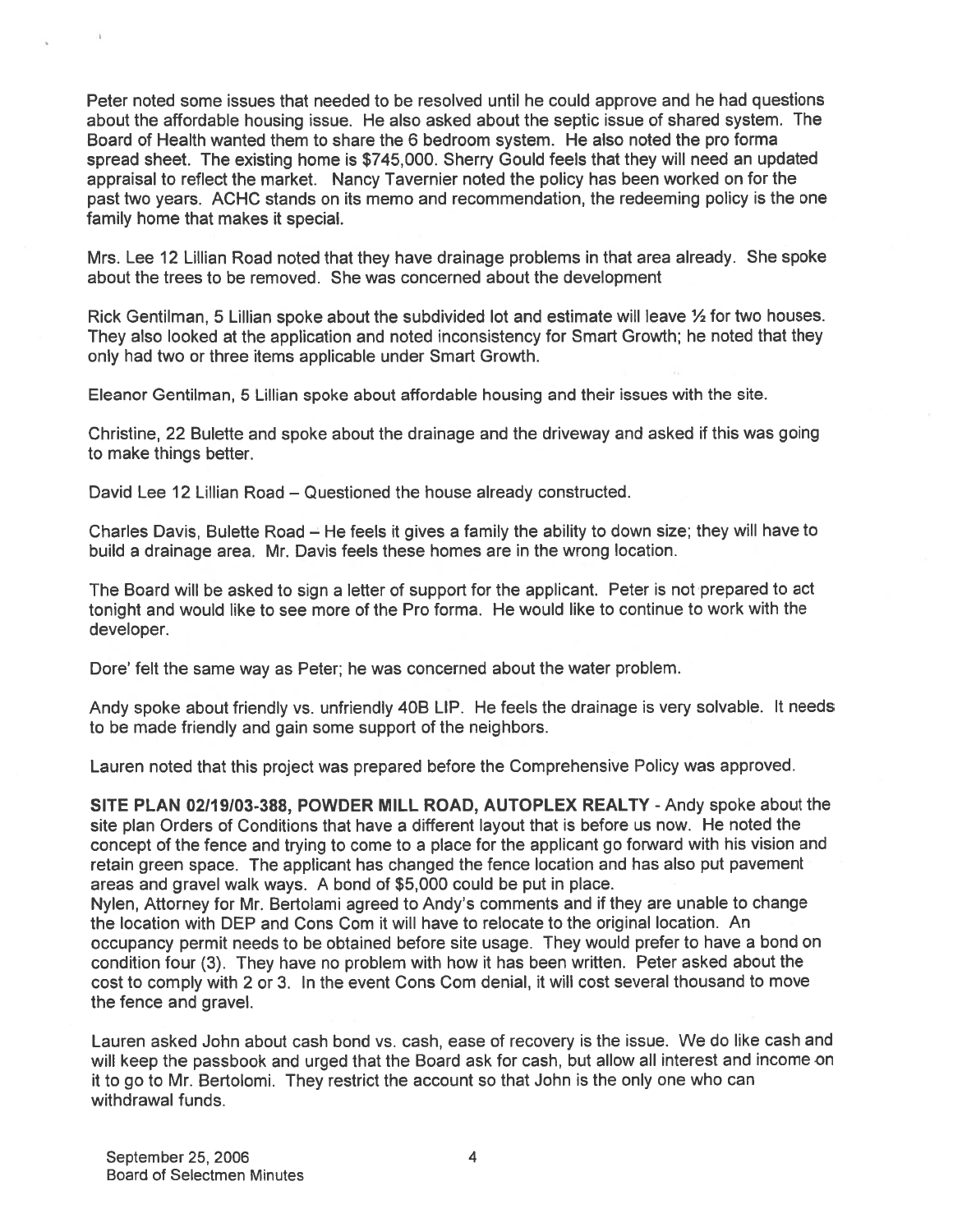WALTER FOSTER — MOVED to adopt condition with language of cash instead of bond and revise paragrap<sup>h</sup> 4. LAUREN ROSENZWEIG — second. UNANIMOUS VOTE

BOSTON EDISON VERIZON JOINT POLE LOCATION HEARING (CONTINUED FROM SEPT. 11) John suggested that they discuss this Tuesday. Dore' noted we have already voted with conditions. John said that they will meet all conditions. ANDREW MAGEE — Moved to approve. PETER ASHTON — second. UNANIMOUS VOTE

## SELECTMEN'S BUSINESS

FLAG LOWERING POLICY- John was asked to <sup>g</sup>ive the Board of the Selectmen an overview. Dore' noted that he could better review as he was the one that asked that Board to review the request. Jim Effwine and Dick Krug were presen<sup>t</sup> to discuss their request. They want to have someone you can call to have the flag lowered in the center. Concord has the Funeral Director make the call to lower the flag. Dore' felt it was something we should do and to have the policy prepare<sup>d</sup> to address this. Andy asked about residents, former residents, would it be for Veterans' being interned here in Acton on the day of internment. Flags to be lowered are at the Center Monument, Town Hall and Cemetery. Staff to obtain <sup>a</sup> copy of Concord's Policy and prepare one for Acton's use.

SUBURBAN MOBILITY DRAFT GRANT LETTER OF INTEREST- Lauren updated the Board on the possibility of getting <sup>a</sup> shuttle which will address getting people to the train station, reverse commute, school age<sup>d</sup> children to be <sup>p</sup>icked up and households with older people that may need this type of transportation. Dore' noted that this is an excellent idea. Staff was asked to prepare the letter for signature.

QUARRY ROAD ACCESS EASEMENT AGREEMENT- REVISITATION OF YIN AND CREIGHTON PEET'S PROPERTY AT QUARRY ROAD. The Peet's have <sup>a</sup> legal right to pass over town property. They have come to agreemen<sup>t</sup> with the Peet's the size of the access has allowed the Town to take water from the quarry for NARA recharge. The Town can pass over the Peet property for land we are looking at buying. PETER ASHTON — Moved to approve. DORE' HUNTER — second. UNANIMOUS VOTE. Andy thinks that this easement exists already and it crosses over our property and other owner's property. They have an easement across this land and that we are getting something out of it. We could have gotten more if Town Meeting had more faith. John asked that Don be allowed to wrap it up with the Peet's regarding the three issues. If they are significant changes the Board will discuss on Tuesday.

HOLLOW BONES SACRED ORDER, WILLIAM CADY- Fee Waiver Request for concert at NARA. PETER ASHTON - Moved to approve. DORE' HUNTER — second. John asked that any out of our pocket expenses not be waived and the Bond be provided by Mr. Cady. The Motion was changed to reflect the concerns of the Assistant Town Manager. OTHER BUSINESS

Walter Foster asked to spea<sup>k</sup> about Mr. Sawyer's sun setting from the Board of Appeals. Mr. Sawyer will serve out the term until the <sup>40</sup> <sup>B</sup> Blanchard Place is closed and completed. WALTER FOSTER - Moved that Mr. Sawyer be reappointed to finish out the Blanchard Place <sup>40</sup> B. retroactive to August, 2006. .DORE' HUNTER — second, UNANIMOUS VOTE

Walter Foster updated the Board on the Morrison Farm Committee and that they will be finishing up on Wednesday.

Lauren noted her attendance at the Crown Resistance and how nice <sup>a</sup> time she had.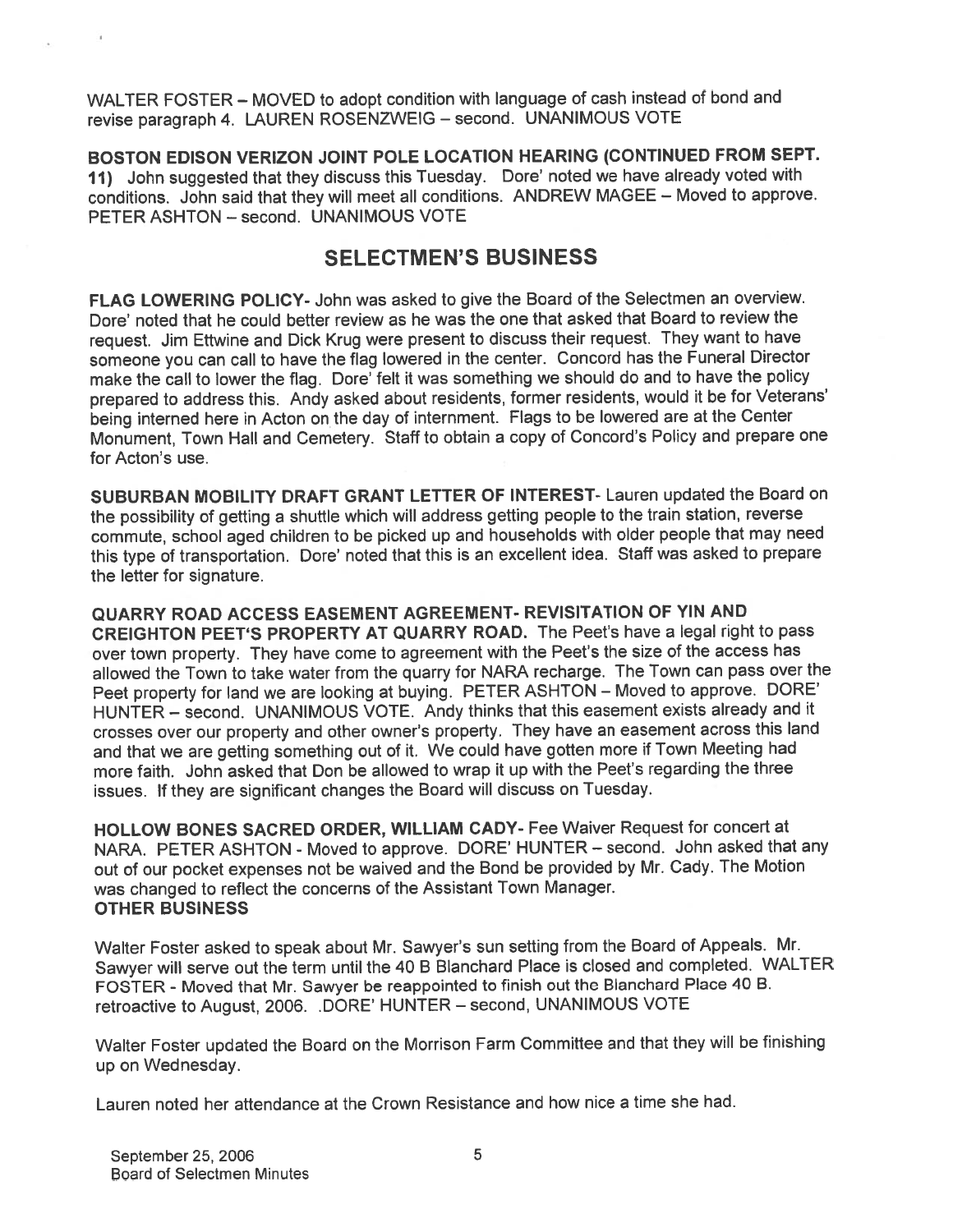Dore' noted that Crosby Corner has slipped to 2009 and Route <sup>2</sup> Circle should have <sup>a</sup> consultant hired by now. They will start the 25% Design.

Peter asked to have <sup>a</sup> State of the Town Meeting discussion included on the October 16 Board Meeting, and to further discuss possibility of having other items besides the Capital Plan on the agenda for the STM.

Peter asked about the status of our new hires.

## CONSENT AGENDA

Lauren asked that the decision on site <sup>p</sup>lan for McDonalds Item 16 to be held for discussion. PETER ASHTON — Moved to approve the Consent Agenda with the exception of Lauren's concern. DORE' HUNTER — second. UNANIMOUS VOTE. Lauren asked about car lights and screening headlights. The Board said that it will require <sup>a</sup> review of the building and lighting. DORE' HUNTER — Moved to approve the draft decision. PETER ASHTON — second, UNANIMOUS VOTE with Selectmen Foster noting that he was abstaining as he was not presen<sup>t</sup> at the hearing.

### TOWN MANAGER'S REPORT

None

### EXECUTIVE SESSION

Lauren Moved to go in to Executive Session to discuss real property and strategy in litigation. Roll was taken All Ayes.

<u>NMM</u><br>Recording Secretary Clerk, Board of Selectmen

 $4/17/07$ Date: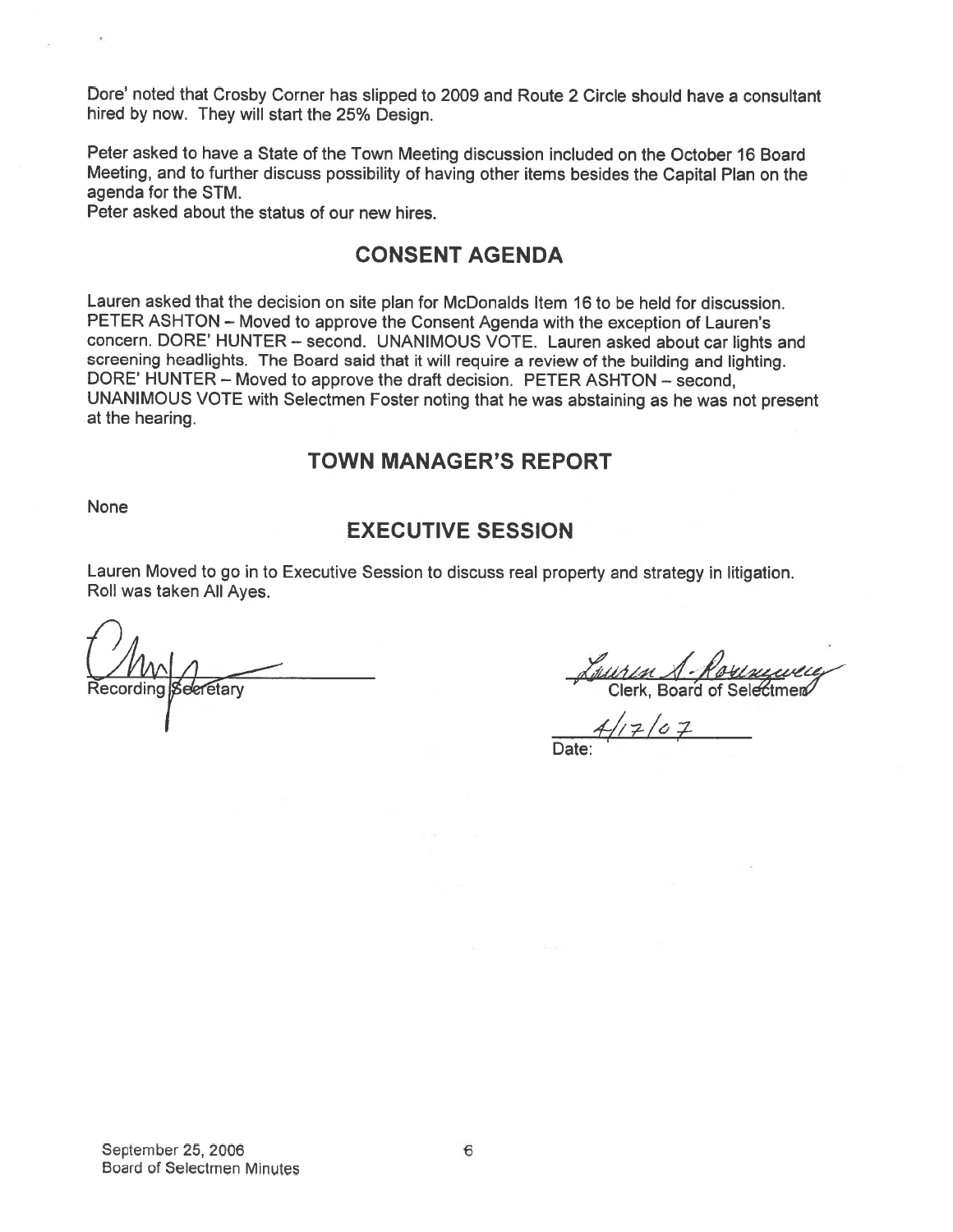# BOARD OF SELECTMEN & SEWER CoMMISsIoNERS' MEETING AGENDA SEPTEMBER 25, 2006

# The Acton Boxborough Regional High School Library 7:00 PM

### I. CITIZENS' CONCERNS

# II. SEWER COMMISSIONERS' BUSINESS

(None scheduled)

# III. PUBLIC HEARINGS AND APPOINTMENTS

1. 7:02 OPERATIONAL MINUTE

The Town Manager will <sup>g</sup>ive the Board <sup>a</sup> brief update on various topics.

- 2. 7:05 ACTON WINE & SPIRIT COMPANY Mr. Zeitler, President of Acton Wine & Spirit Company will be in to discuss the enclosed materials.
- 3. 7:15 VERIZON CABLE TV SERVICE LICENSE HEARING (CONTINUED) Enclosed <sup>p</sup>lease find materials in the subject regard.
- 4. 7:45 MINUTEMAN REGIONAL VOCATIONAL TECHNICAL SCHOOL Mr. Thomas Markham, Asst. Superintendent, will presen<sup>t</sup> to discuss the enclosed materials.
- 5. 8:00 SITE DEVELOPMENT PLAN #07111106-409, <sup>288</sup> MAIN STREET, EDWARD BRAVO (FOSTER) (CONTINUED FROM SEPTEMBER II) The petitioner has requested <sup>a</sup> further continuance of this hearing to October 16, at 7:15 p.m.
- 6. 8:15 SITE DEVELOPMENT PLAN #07106106-408, <sup>124</sup> MAIN STREET, FRANK CHEN fROSENZWEIG) (CONTINUED FROM SEPTEMBER 11) Enclosed <sup>p</sup>lease find materials in the subject regard.
- 7. 8:25 ENTERTAINMENT LICENSE, <sup>124</sup> MAIN STREET, FRANK CHEN Enclosed <sup>p</sup>lease find materials in the subject regard.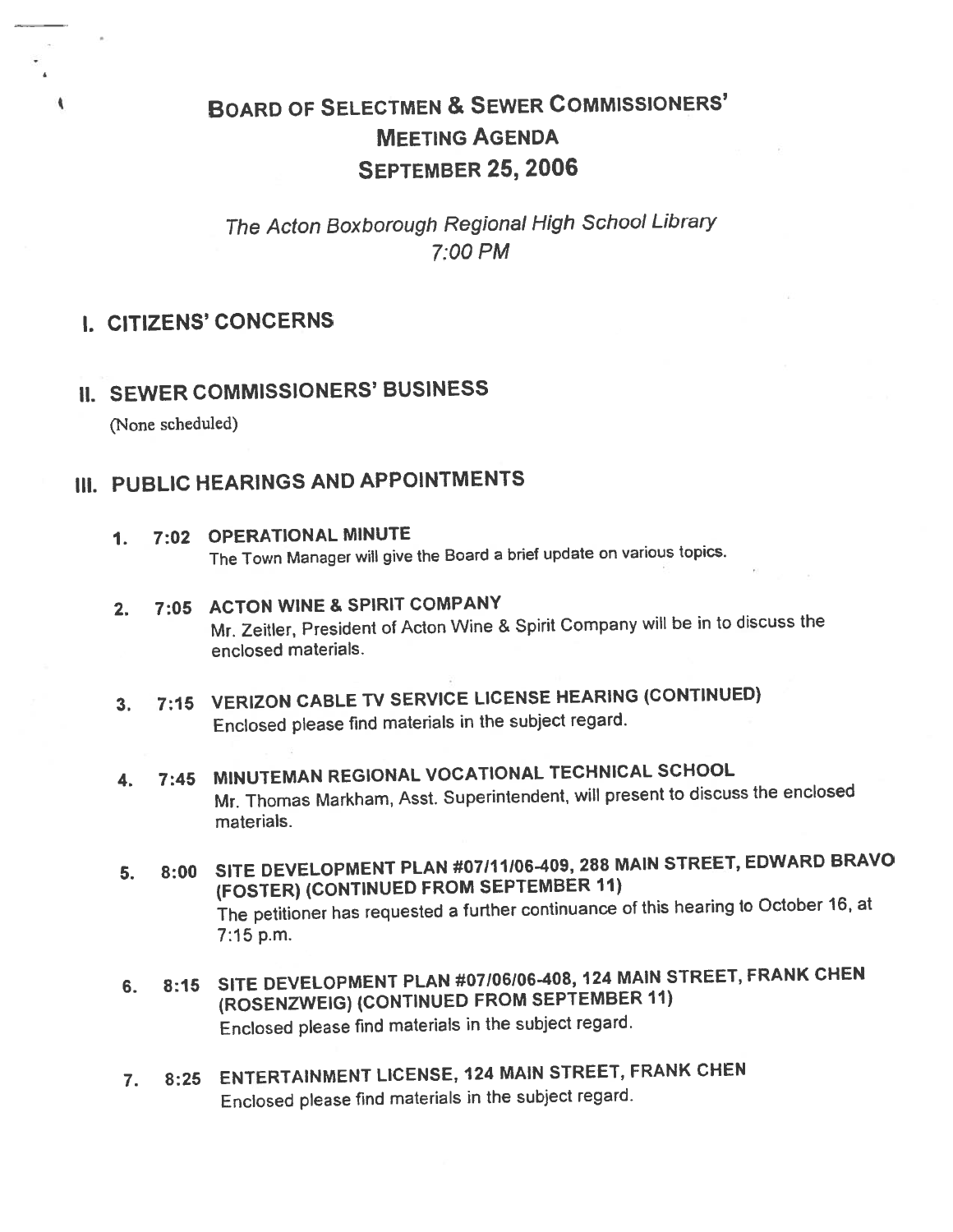- 8. 8:30 COMPREHENSIVE PERMIT (40B) LOCAL INITIATIVE PROJECT (LIP), <sup>19</sup> BULETTE ROAD, JOSEPH PITTORINO Enclosed <sup>p</sup>lease find materials in the subject regard.
- 9. 9:00 SITE DEVELOPMENT PLAN #02119103-388, <sup>60</sup> POWDER MILL ROAD, AUTOPLEX **REALTY**

Enclosed <sup>p</sup>lease find materials in the subject regard.

10. 9:15 BOSTON EDISONNERIZON JOINT POLE LOCATION HEARING (CONTINUED FROM SEPTEMBER 11)

Representatives of Boston Edison will be presen<sup>t</sup> to respon<sup>d</sup> to Board questions, as requested by the Board on September 11.

## IV. SELECTMEN'S BUSINESS

 $\overline{\mathbf{A}}$ 

- 11. FLAG LOWERING POLICY Enclosed <sup>p</sup>lease find <sup>a</sup> reques<sup>t</sup> from Selectman Hunter, for Board consideration.
- 12. SUBURBAN MOBILITY GRANT DRAFT LETTER OF INTEREST Enclosed <sup>p</sup>lease find materials from Selectman Rosenzweig, for Board consideration.
- 13. QUARRY ROAD ACCESS EASEMENT AGREEMENT Enclosed <sup>p</sup>lease find material in the subject regard, for Board consideration.
- 14. HOLLOW BONES SACRED ORDER, WILLIAM CADY Enclosed <sup>p</sup>lease find <sup>a</sup> reques<sup>t</sup> for <sup>a</sup> fee waiver, for Board consideration.
- 15. OTHER BUSINESS

# V. CONSENT AGENDA

- 16. SITE PLAN SPECIAL PERMIT #06109106407, <sup>55</sup> GREAT ROAD, MCDONALD'S USA, LLC. (HUNTER) Enclosed <sup>p</sup>lease find <sup>a</sup> draft decision, for Board Consideration.
- 17. CABLE FUND EXPENDITURE REQUEST Enclosed <sup>p</sup>lease find materials responding to questions raised on September11, related to the subject reques<sup>t</sup>